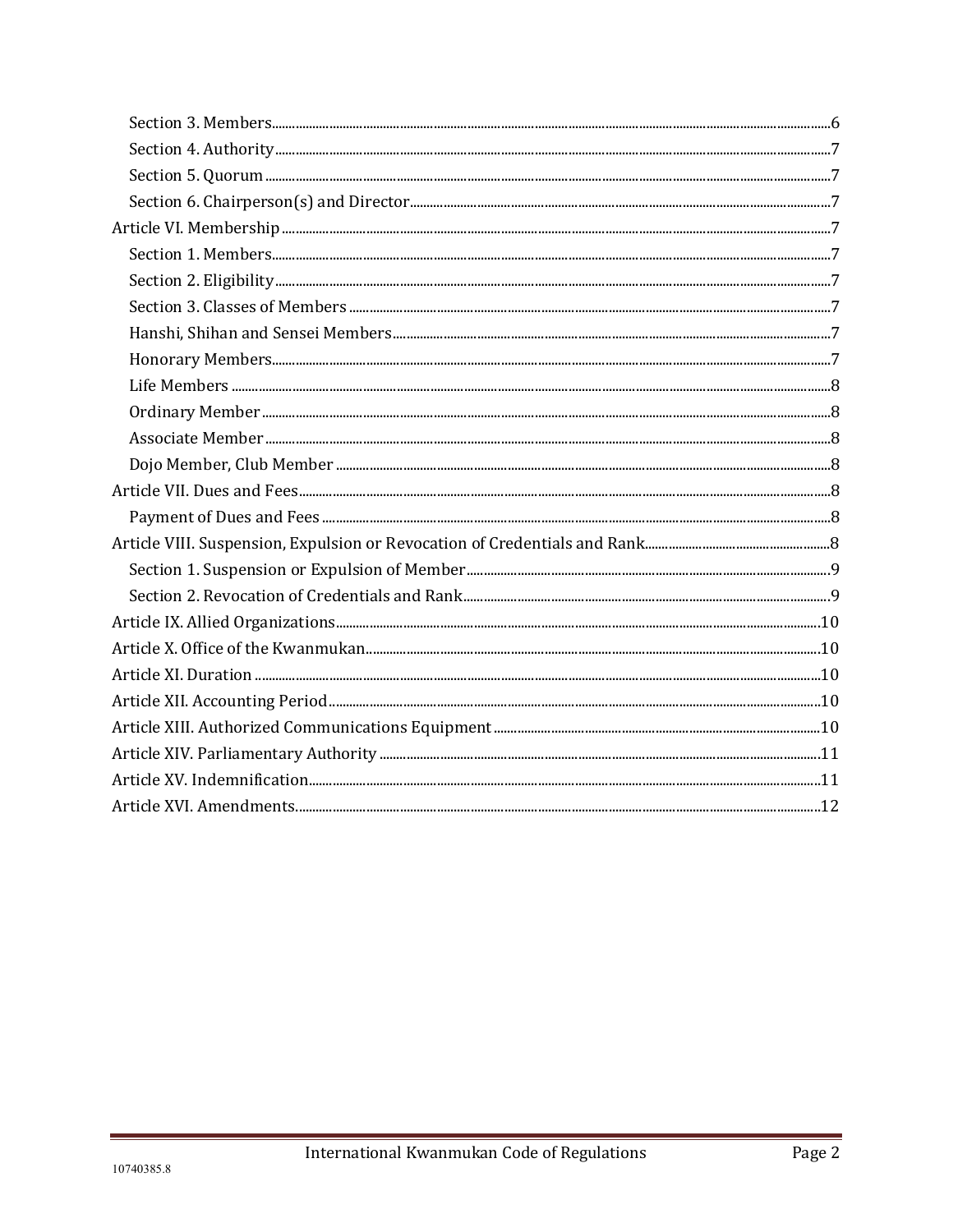<span id="page-2-1"></span><span id="page-2-0"></span>The corporation (the "**Kwanmukan**" or the "**Corporation**") may from time to time use and be known as the International Kwanmukan or the Kwanmukan and any act taken by the corporation in either of those names shall be the act of the corporation**.**

#### ARTICLE II. – MANAGING BOARD

<span id="page-2-2"></span>SECTION 1. MANAGEMENT BY THE BOARD: The property of the **Kwanmukan** is held and controlled, and its affairs managed, by the Managing Board (the "**Board**"). Except as otherwise indicated herein, the term "**Member**" or "**Member of the Board**" shall have the same meaning as the term Director under the applicable provisions Chapter 1702 of the Ohio Revised, as amended, or successor enactments thereto, and the Members of the Board shall have all the rights, powers and duties applicable to Directors thereunder.

<span id="page-2-3"></span>SECTION 2. BOARD SELF-PERPETUATING: The Board shall be a self-perpetuating body.

<span id="page-2-4"></span>SECTION 3. MEMBERS OF THE BOARD AS MEMBERS: There shall be no members of **Kwanmukan** and the Members of the Board shall be taken to be the "Members of the Corporation" for the purposes of any statute or rule of law relating to corporations. Any resolution, authorization, meeting or act of the Members of the Board shall for all purposes where necessary be the resolution, authorization, meeting or act of the members of the Corporation without the necessity to designate in any manner such resolution, authorization, meeting or act as the resolution, authorization, meeting or act of the Members of the Corporation. Members under Article VI of this Code of Regulations (the "**Code**") shall not be legal members of the **Kwanmukan**, nor shall any such member have any right to vote or exercise any other legal powers with respect to the **Kwanmukan**.

<span id="page-2-5"></span>SECTION 4. NUMBER, ELECTION AND TERM OF OFFICE OF THE BOARD: The Board shall be composed of not less than five (5) nor more than nine (9) Members to be elected by the Members of the Board. Members of the Board shall be separated into five (5) substantially equal classes, each with a term commencing from the date of the election of the Members of the Board who are members of such class (without regard to Members of the Board subsequently elected to fill vacancies for the unexpired term of a particular class) and ending at the conclusion of the annual meeting in the fifth year following such election. The Members of the Board elected following the adoption of this Amended Code may be elected for terms of less than five (5) years in order to provide an appropriate spacing of terms. Any term of less than five (5) years shall not count as a full term for purposes of the term limits set forth in the Code. A Member of the Board may only serve for two (2) full consecutive terms, but may be elected again to the Board after not less than one (1) year's absence from the Board.

<span id="page-2-6"></span>SECTION 5. VOTING: Each Member of the Board shall have one vote and any action of the Board may be approved by a simple majority except as otherwise provided herein.

<span id="page-2-7"></span>SECTION 6. QUORUM: At any meeting of the Board, the presence, in person or via telephonic or electronic communication, of the majority of the voting Members of the Board shall constitute a Quorum.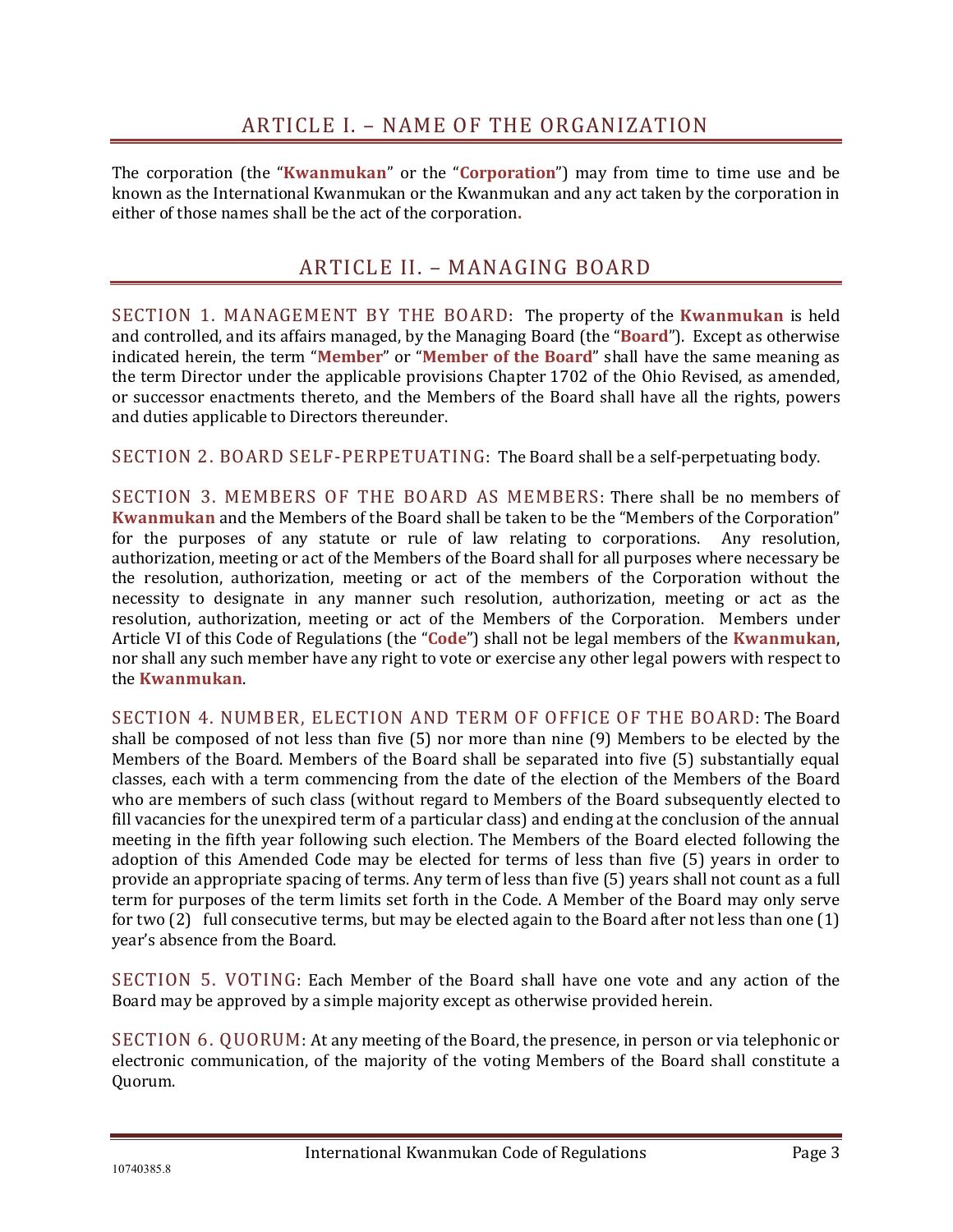<span id="page-3-0"></span>SECTION 7. REMOVAL AND RESIGNATION. A Member of the Board may be removed from office, with or without cause, at any regular or special meeting of the Board by a vote of not less than two-thirds of the Members of the Board. Any Member of the Board, by notice in writing to the Secretary, may resign at any time.

<span id="page-3-1"></span>SECTION 8. VACANCIES: When a vacancy arises, the Board will select a replacement to serve for the remaining term by a majority vote of the Members of the Board. The election to serve for the period of a vacancy shall not count as part of the term limit of two full terms.

<span id="page-3-2"></span>SECTION 9. MEETINGS: The Board will meet at least once a year, with additional meetings from time-to-time as needed. The annual meeting shall be held within four (4) months following the close of each fiscal year of the corporation. At the annual meeting the Board shall elect Members and officers and take any other action required by law to be taken at an annual meeting of Members.

<span id="page-3-3"></span>SECTION 10. SPECIAL MEETINGS: Special meetings of the Board require not less than three (3) days notice unless notice is unanimously waived. Special meetings may be called by the President or by written request of a majority of the Board.

# ARTICLE III. – OFFICERS

<span id="page-3-5"></span><span id="page-3-4"></span>SECTION 1. OFFICERS: The Board shall elect the various officers of the Kwanmukan. There is no requirement that an officer of the **Kwanmukan** be a Member of the Board.

The officers of the **Kwanmukan** shall consist of a president, secretary, treasurer, and such other officers and assistant officers as may be deemed necessary, each of whom may be designated by such other titles as may be provided in the Articles of Incorporation ("**Articles**"), the Code, the bylaws (if any), or resolutions of the Members of the Board. Any two or more offices may be held by the same person. The officers shall be elected or appointed at such time, in such manner, and for such terms as may be prescribed herein or as determined by the Board.

All officers, as between themselves and the **Kwanmukan**, shall respectively have such authority and perform such duties as are determined by the persons authorized to elect or appoint them.

Any officer may be removed, with or without cause, by the Board. The election or appointment of an officer for a given term, or a general provision in the Articles, the Code, or the bylaws (if any) with respect to term of office, shall not be deemed to create contract rights

The Board may fill any vacancy in any office occurring for whatever reason.

<span id="page-3-6"></span>SECTION 2. PRESIDENT AND CHIEF EXECUTIVE OFFICER: The President shall be the Chief Executive Officer of the **Kwanmukan**. If not elected as a Member of the Board, the President shall be an *ex officio* Member of the Board with a vote on any matter coming before the Board and shall be counted for purposes of determining the number, and if present, the existence of a quorum. The President shall also be an *ex officio* member of all Committees constituted by the Board, except if they are created, the Compensation Committee and the Audit Committee. On any such Committee, the President shall have a vote on any matter coming before such Committee, shall be counted for purposes of determining the number, and if present, the existence of a quorum and the percentage of Members of the Board necessary for a vote. The duties of the President shall include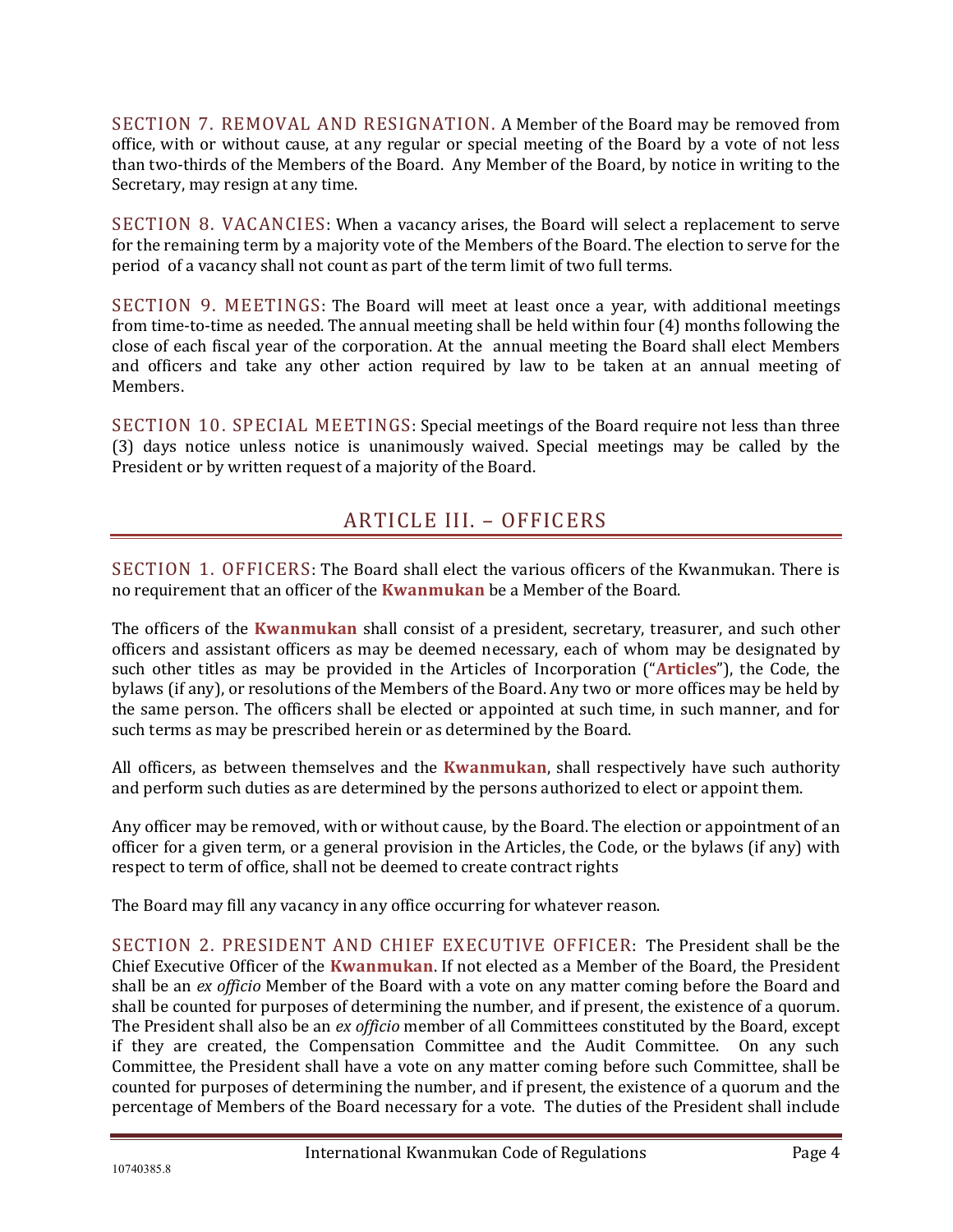the exercise of general supervision of the affairs of the **Kwanmukan** and the enforcement of the provisions of the Articles and the Code, with discretionary power and authority in all instances not otherwise specifically provided for therein. The President shall ensure that the Members of the Board are knowledgeable and well informed about the operating and strategic issues confronting the **Kwanmukan** and shall, from time to time, call to the attention of the Board or the appropriate officers such subjects as the President believes may require official action.

<span id="page-4-0"></span>SECTION 3. SECRETARY: The Secretary shall cause notice to be issued to the Members of the Board of the **Kwanmukan** of all meetings of the **Kwanmukan** and of the Board, and to the respective members of each of the Committees and of the meetings thereof. Records shall be maintained of the proceedings of the **Kwanmukan**, the Board and each Committee thereof. The Secretary shall keep the seal and archives of the **Kwanmukan**, including the minutes and correspondence of the Board and each Committee; the Secretary shall affix the seal of the **Kwanmukan** when authorized to do so by the President or the Board.

<span id="page-4-1"></span>SECTION 4. TREASURER: The Treasurer shall receive and disburse the funds of the Kwanmukan under the direction of the President pursuant to the policies established by the Board. The Treasurer shall keep the accounts and account books of the **Kwanmukan**, which shall be open at all times to the inspection of any Member of the Board, and shall report the financial condition of the **Kwanmukan** to the Board regularly and at such times as may be requested by the President or the Board.

# ARTICLE IV. – COMMITTEES

<span id="page-4-3"></span><span id="page-4-2"></span>SECTION 1. CREATION AND DELEGATION: From time to time, the Board may constitute a committee or committees, and delegate to any such committee such authority as the Board may determine; provided that the authority delegated to the committee is subject to such limitations as are provided by law and as may be imposed from time to time by the Board. Each Committee shall serve at the pleasure of the Board and shall be subject to the control and direction of the Board.

<span id="page-4-4"></span>SECTION 2. EX OFFICIO MEMBERS: In the event that a person is appointed to a committee and is also an *ex officio* member of such committee or is an *ex officio* member of the committee in two different capacities, such person shall only have one vote and only count for quorum purposes (if present) as one member.

<span id="page-4-5"></span>SECTION 3. BOARD COMMITTEES: From time to time, the Board may delegate authority to a committee to act on behalf of the Board. Any such committee shall be designated a Board Committee and shall have at least three (3) members of the committee that are Members of the Board. An act or authorization of an act by any Board Committee within the authority delegated to it shall be effective for all purposes as an act or authorization of the Board; provided, however, no such act or authorization of an act shall be undertaken unless first approved by an affirmative vote of at least a majority of those present or, if greater, a majority of the quorum of any such Board Committee who are Members of the Board.

<span id="page-4-6"></span>SECTION 4. QUALIFICATION, APPOINTMENT AND NUMBER OF COMMITTEE MEMBERS: Except as otherwise herein provided, members of committees shall be such Members of the Board and such other persons as shall be appointed thereto by the Board. Committees shall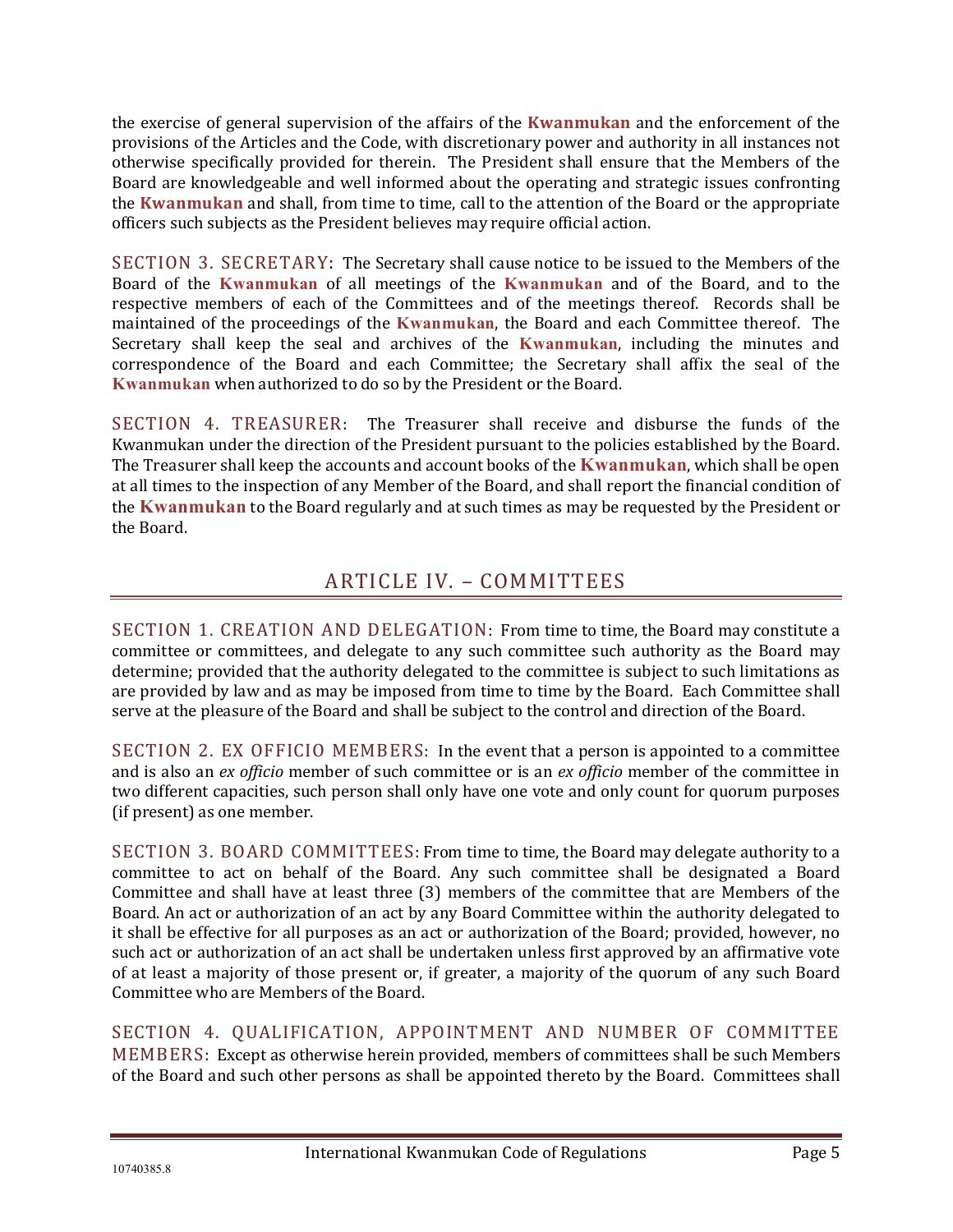have such number of members as shall be determined by the Board, but if the Board fails to do so, than the aggregate of the members elected by the Board shall be the number of members.

<span id="page-5-0"></span>SECTION 5. COMMITTEE CHAIR: Unless otherwise determined by the Board, from those Members of the Board designated to serve on a committee, the Board shall appoint a chair or cochairs of the committee and may appoint one (1) or more vice-chairs. The maximum length of continuous service in the position of committee chair or co-chair of any single committee shall be five (5) years; provided, however, that the Board may waive said restriction by the affirmative vote of not less than two-thirds of the Members of the Board present at a meeting on a case-by-case basis, as it may determine.

<span id="page-5-1"></span>SECTION 6. MEETINGS. Committees shall meet as specified by the Board or upon the call of the chair or a vice-chair of the committee. Meetings of committees and indications of consent to written actions thereof may be held by means of authorized communications equipment; provided, however, that the chair of a committee or, in the chair's absence, the person then acting in the capacity as chair of a committee shall first determine whether authorized communications equipment will be utilized for such meeting and, if such determination is made in the affirmative, the chair shall communicate to the membership of the committee in advance of the meeting such determination and the access information necessary to permit any member to so participate and vote at the meeting. The chair of the committee or, in the chair's absence, the person then acting in the capacity as chair, may limit, consistent with any determination made in accordance with the foregoing, the use of authorized communications equipment at any meeting of such committee.

<span id="page-5-2"></span>SECTION 7. QUORUM AND ACTION WITHOUT MEETING. The lesser of a majority of or three (3) members of the committee who are Members of the Board shall constitute a quorum. Any committee may act without a meeting upon written consent of all of its members.

<span id="page-5-3"></span>SECTION 8. TERM AND REMOVAL. Any member of any committee shall hold office until his or her successor is appointed and has assumed office, subject to such member's prior resignation, removal or death. Any member of any committee may be removed at any time, with or without cause, by the Board.

### ARTICLE V. SHIHAN COUNCIL

<span id="page-5-5"></span><span id="page-5-4"></span>SECTION 1. SHIHAN COUNCIL. The Shihan Council shall consist of the Hanshis and Shihans of the **Kwanmukan**. All Hanshis shall have a vote on the Shihan Council. The Shihans shall be divided into voting and nonvoting members of the Shihan Council. Organizational Sensei shall be *ex officio* members of the Shihan Council, with the right to attend meetings and participate therein, except as may be determined by the voting Shihans, but without a vote and they shall not be counted for quorum purposes.

<span id="page-5-6"></span>SECTION 2. INITIAL MEMBERSHIP. After the adoption of this Amended Code, the Board shall determine the members of the Shihan Council and those Shihans that are voting Shihans and those Shihans who are nonvoting Shihans.

<span id="page-5-7"></span>SECTION 3. MEMBERS. After the initial membership determination by the Board, the voting members of the Shihan Council by a majority vote of the voting members at a meeting shall determine who may thereafter become a member of the Shihan Council, whether such Shihan shall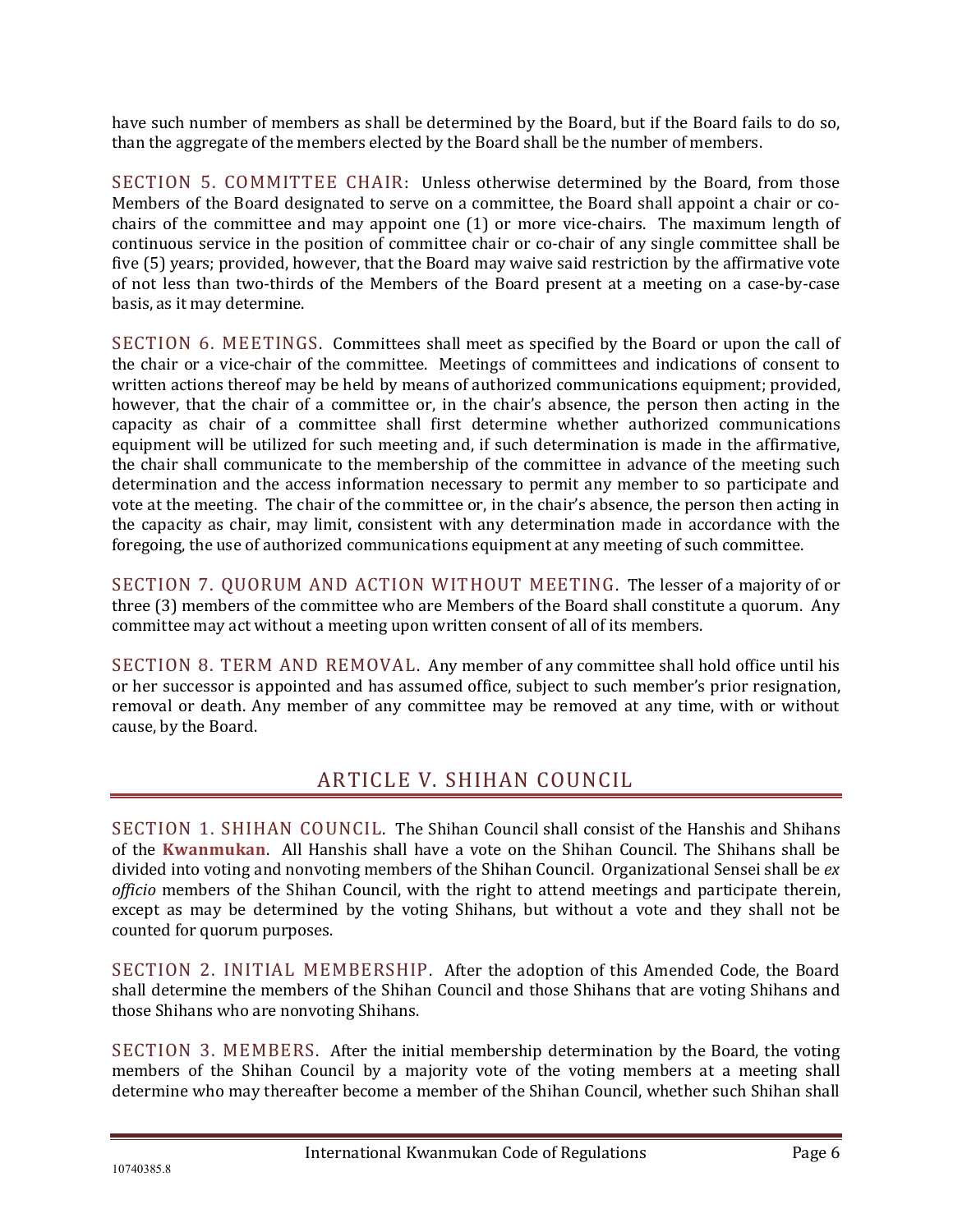be a voting or nonvoting Shihan and whether a voting or nonvoting Shihan or organizational Sensei should be removed from the Shihan Council.

<span id="page-6-0"></span>SECTION 4. AUTHORITY. The Shihan Council shall have the authority set forth in Article VI, as well as the authority to determine qualifications for advancement in rank, advancement in rank and such other authority as may from time to time be delegated by the Board.

<span id="page-6-1"></span>SECTION 5. QUORUM. A majority of the Hanshis and the voting Shihans shall constitute a quorum.

<span id="page-6-2"></span>SECTION 6. CHAIRPERSON(S) AND DIRECTOR. The Shihan Council shall elect a Director and may elect one or more Chairpersons. The Shihan Council may delegate to the Director and/or the Chairperson(s) such duties and responsibilities as the Shihan Council shall from time to time determine. In the event that for any reason a Director is no longer serving, until such time as a new Director shall be elected, the senior in rank Chairperson (if more than one) shall act as the Director. In the event that a Chairperson has been appointed, but is unable to serve or has resigned, the Director shall exercise the duties of such Chairperson until a successor has been elected and qualified. In the event there is no Chairperson or Director, the President shall act as the Director.

#### ARTICLE VI. MEMBERSHIP

<span id="page-6-4"></span><span id="page-6-3"></span>SECTION 1. MEMBERS: The Shihan Council may establish one or more classes of membership of the **Kwanmukan**, as distinguished from members of the Corporation. Members of the **Kwanmukan** shall not be legal members of the Corporation nor shall they have any right to vote or exercise any other legal process with respect to the Corporation.

<span id="page-6-5"></span>SECTION 2. ELIGIBILITY: Any organization or person who has not been convicted of a felony or crime of moral turpitude shall be eligible for membership in the **Kwanmukan,** provided that such organization or person pays any appropriate fees or dues, completes any required application, provides a background check if required, agrees to further the mission and purpose of the **Kwanmukan** as set forth in the Articles and the Code, and complies with any and all rules, procedures, policies and protocols contained herein or adopted by the **Kwanmukan** in future times. Applicants for any class of membership shall make application for membership to the **Kwanmukan** in such form and manner as the Shihan Counsel shall prescribe.

<span id="page-6-6"></span>SECTION 3. CLASSES OF MEMBERS: Status as a member of the **Kwanmukan** and the member's class shall be determined by majority vote of the Hanshi and the voting Shihan or pursuant to rules adopted by the Hanshi and the voting Shihan. Classes of membership within the **Kwanmukan** are as follows:

<span id="page-6-7"></span>HANSHI, SHIHAN AND SENSEI MEMBERS: Hanshi, Shihan and Sensei membership status may be conferred by the Shihan Council based on rank, time in grade, contributions to the betterment of the organization and other factors deemed relevant by the Shihan Council.

<span id="page-6-8"></span>HONORARY MEMBERS: Honorary membership may be conferred upon individuals rendering outstanding service to the **Kwanmukan** or the various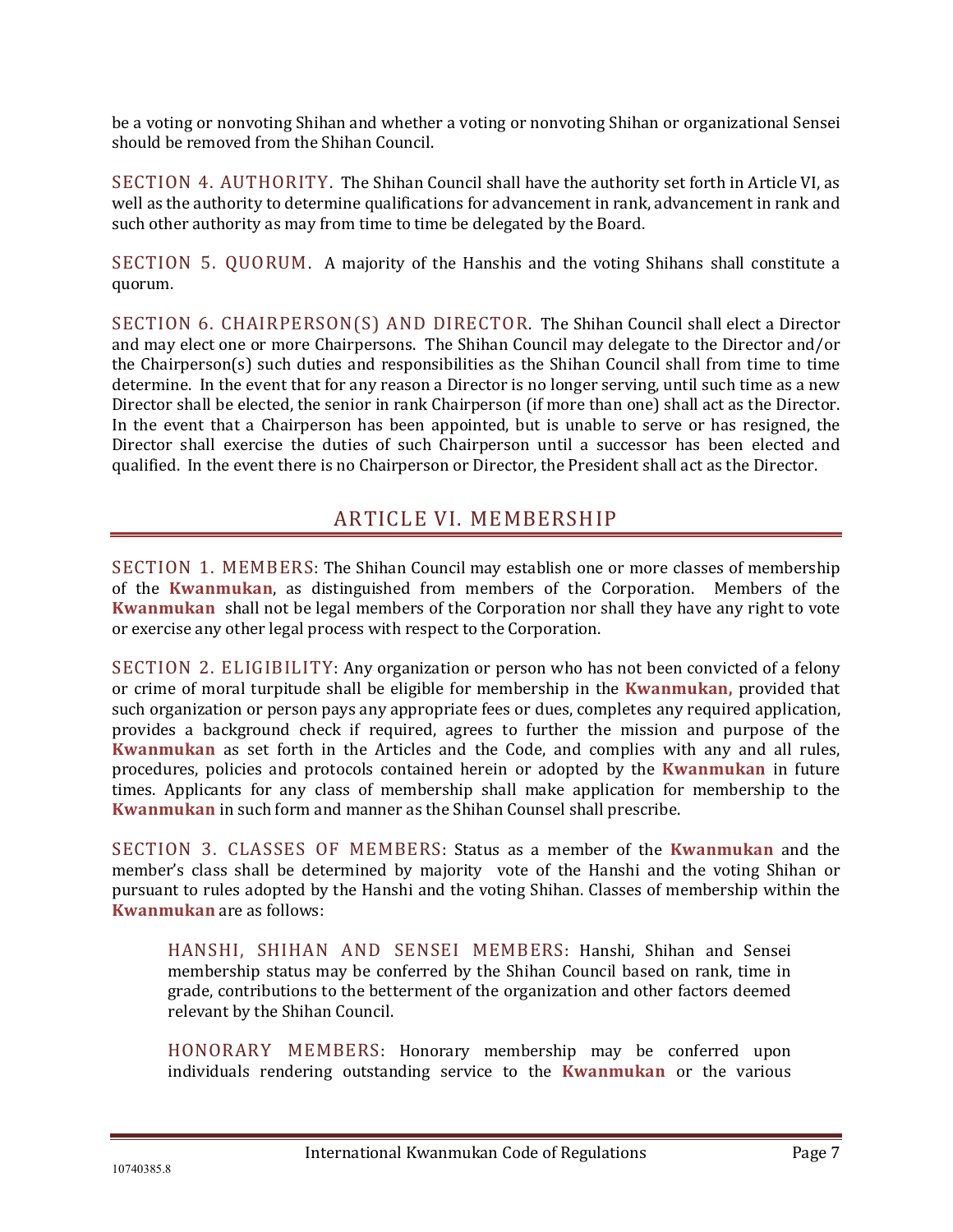programs it promotes or for significant contribution to advancement of the martial arts the **Kwanmukan** represents.

<span id="page-7-0"></span>LIFE MEMBERS: Life members are those who have paid or pay the life membership dues. Life membership is required of all Shihan and organizational Sensei.

<span id="page-7-1"></span>ORDINARY MEMBER: An Ordinary member is any holder of a Kyu or Dan rank in any of the martial arts in which the **Kwanmukan** grants rank.

<span id="page-7-2"></span>ASSOCIATE MEMBER: Associate membership to the **Kwanmukan** may be granted by the Shihan Council to any martial arts practitioner, of any Kyu or Dan rank, seeking affiliation with the **Kwanmukan**.

<span id="page-7-3"></span>DOJO MEMBER, CLUB MEMBER: A Dojo or Club membership may be granted by the Shihan Council to dojos, martial arts schools, martial arts clubs or other martial arts organizations wishing to affiliate with the **Kwanmukan**.

#### ARTICLE VII. DUES AND FEES

<span id="page-7-5"></span><span id="page-7-4"></span>PAYMENT OF DUES AND FEES: All dues and fees for all classes of membership shall be set by the Board and paid directly to the **Kwanmukan** or its designee. Dues and fees shall not be considered paid until received by and deposited into the appropriate **Kwanmukan** account or with a designated depository or payee. The failure to be current on any dues or fees may affect status within the organization.

#### <span id="page-7-6"></span>ARTICLE VIII. SUSPENSION, EXPULSION OR REVOCATION OF CREDENTIALS AND RANK

The Shihan Council shall, upon receipt of a written, signed complaint from any **Kwanmukan** member or upon its own initiative or that of one of its members alleging conduct which could constitute grounds for suspension, expulsion or revocation of credential and rank, undertake an investigation of any allegation of such conduct. If it is found there are grounds for action, the Shihan Council shall prepare a written statement of charges setting forth in detail the nature of the charges and its recommendations, and shall cause to be prepared affidavits or other documentary evidence in support thereof. Such statement of charges, recommendations and supporting evidence shall be forwarded by registered or certified mail to the member under investigation and to the complaining member, if any, together with a copy of this Code. If appropriate, the Shihan Council, or any member thereof, may notify proper legal authorities, as may any other person having knowledge of the facts giving rise to the charges. Upon notice of at least thirty (30) days, a hearing shall be held before the Shihan Council, at which hearing the evidence in support of the statement of charges shall be presented. The member under investigation shall have the right, upon reasonable notice to such member, to appear at such hearing in person or through a representative and present evidence and argument in or on his or her behalf and/or to submit documentary evidence in the form of affidavits or other documents. No evidence supporting the statement of charges other than the documentary evidence forwarded to the member under investigation with the statement of charges may be considered except in rebuttal. All documentary evidence to be submitted, if any, and a list of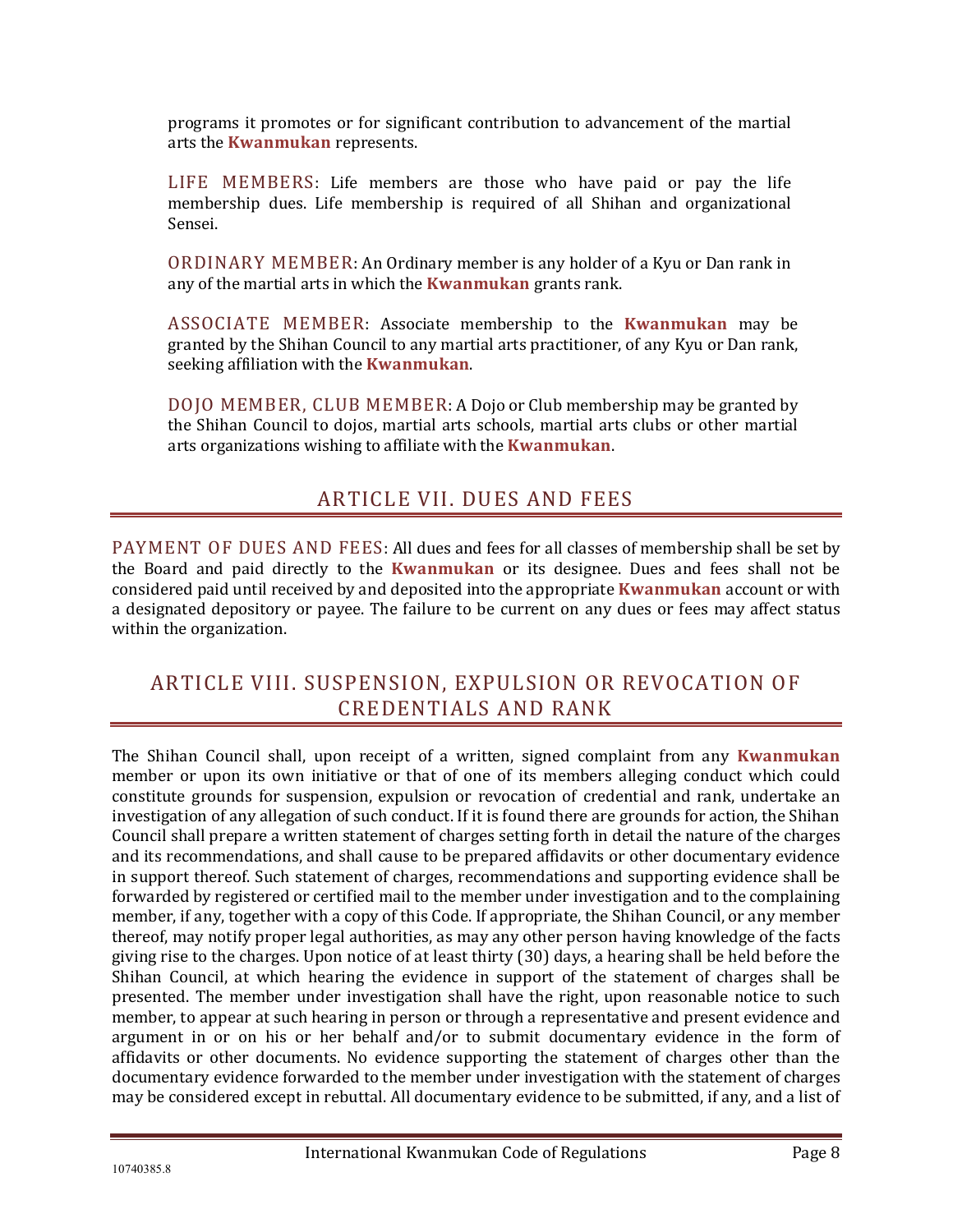witnesses, if any, to be called on behalf of the member under investigation must be forwarded to the Director not less than 7 days in advance of the hearing.

<span id="page-8-0"></span>SECTION 1. SUSPENSION OR EXPULSION OF MEMBER: Reasons for suspension or expulsion of members may include, but are not limited to, the following:

- 1. Any failure to comply with the Articles or Code of the **Kwanmukan** or any bylaws, rules, regulations, decisions, operating procedures or interpretations properly adopted by the Shihan Council;
- 2. Any conduct contrary to the goals and purposes of the **Kwanmukan** as set forth in the Articles, Code or bylaws;
- 3. Any conduct which is detrimental to or would reflect adversely on the **Kwanmukan** or the martial arts;
- 4. Any conduct which adversely and inappropriately affects any member of the **Kwanmukan**;
- 5. Conviction of a violent crime, sexual crime, hate crime or crime of moral turpitude; or
- 6. Failure to pay dues or fee or to pay monies collected on behalf of the **Kwanmukan** to the **Kwanmukan** or its designee.

<span id="page-8-1"></span>SECTION 2. REVOCATION OF CREDENTIALS AND RANK: Reasons for revocation of credentials and rank may include, but are not limited to, the following:

- 1. Any conduct contrary to the goals or purposes of the **Kwanmukan** as set forth in the Articles or the Code;
- 2. Any conduct which is deemed detrimental or would reflect adversely upon the **Kwanmukan**;
- 3. Any act which may be considered harmful to or disparaging of any member of the **Kwanmukan**;
- 4. Any conduct which misleads the public in regards to the martial arts generally, or the **Kwanmukan** specifically;
- 5. Any act tending to impose upon, endanger or misinform the public in regards to the **Kwanmukan** or the martial arts;
- 6. Any violation of the appropriate Oath of the **Kwanmukan**; or
- 7. Failure to pay dues or to pay monies collected on behalf of the **Kwanmukan** to the **Kwanmukan** or its designee.

The name of any member whose membership has been suspended shall remain on the rolls of the **Kwanmukan,** but they shall not be entitled to any rights, privileges, benefits or services of membership during the period of her/his suspension. The name of any member who has been expelled or whose credentials and rank have been revoked shall be expunged from the rolls and record of the **Kwanmukan,** and they shall not be entitled to any of the rights, privileges, benefits or services of membership. The proceedings and decision of any hearing shall be entered as a part of the minutes of the Shihan Council, and appropriate notice of any suspension or termination of membership or revocation of credentials and rank shall be forwarded to the appropriate person.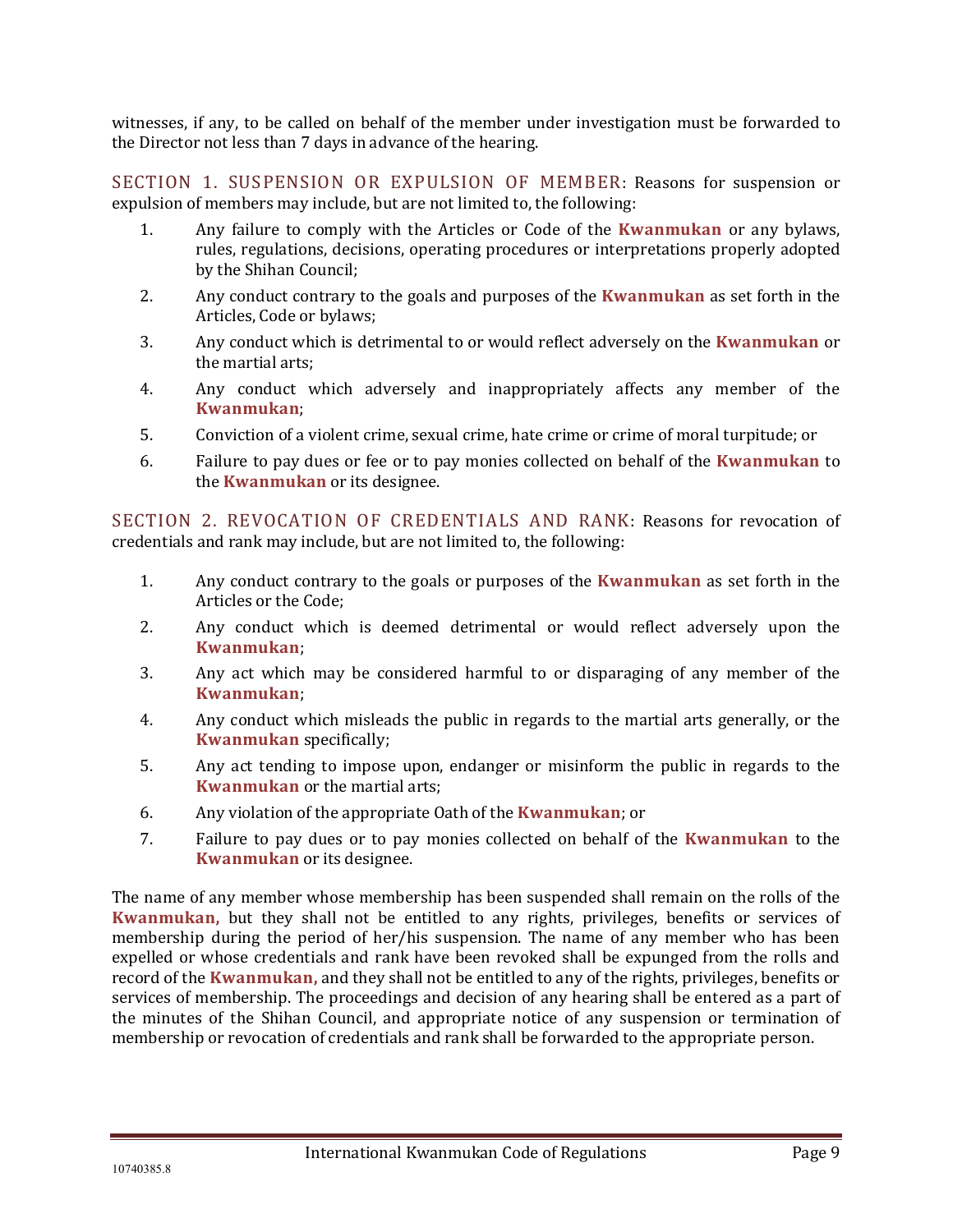<span id="page-9-0"></span>Any person who is suspended, expelled or has had credentials and rank revoked, may appeal to the Board within 30 days thereof in writing stating the reasons to justify reinstatement. The Board, in its discretion, shall set forth the procedures for reviewing the appeal.

### ARTICLE IX. ALLIED ORGANIZATIONS

The **Kwanmukan** may choose to enter into partnerships, friendships, alliances or other arrangements with other organizations ("Allied Organizations") to advance the study of the arts and/or the interest of the **Kwanmukan**. The decision to enter into any such relationship and the terms thereof shall be as determined by the Board. Any negotiation to be conducted in the forming of relationships with Allied Organizations shall be done by the President at the direction of the Board. Before entering into any financial relationship, the issue must be brought before the Board and the Shihan Council for approval.

# ARTICLE X. OFFICE OF THE KWANMUKAN

<span id="page-9-2"></span><span id="page-9-1"></span>The principal office of the **Kwanmukan** shall be located at such place as the Board shall from time to time designate.

# ARTICLE XI. DURATION

<span id="page-9-3"></span>The period of duration of the **Kwanmukan** shall be perpetual, subject to dissolution only upon the affirmative vote by two-thirds of the Members of the Board.

# ARTICLE XII. ACCOUNTING PERIOD

<span id="page-9-4"></span>The **Kwanmukan** shall keep its books and accounts on a calendar year basis.

# ARTICLE XIII. AUTHORIZED COMMUNICATIONS EQUIPMENT

Authorized communications equipment as defined in Section 1702.01(Q) of the Ohio Revised Code shall be permitted for the purpose of giving notice of meetings or any notice required by Chapter 1702 of the Ohio Revised Code, attending and participating in meetings, giving a copy of any document or transmitting any writing required or permitted under Chapter 1702 of the Ohio Revised Code, giving an indication of consent to an action in writing without a meeting of the Board, the Shihan Council or any committee, or voting, all as provided in and subject to the provisions hereof. Without limiting the generality of the foregoing sentence, this Article XIII shall be deemed and considered to be the requisite authorization of and by the Members of the Board for purposes of the first sentence of Section 1702.17(C) of the Ohio Revised Code to the extent such Section is applicable to the **Kwanmukan**.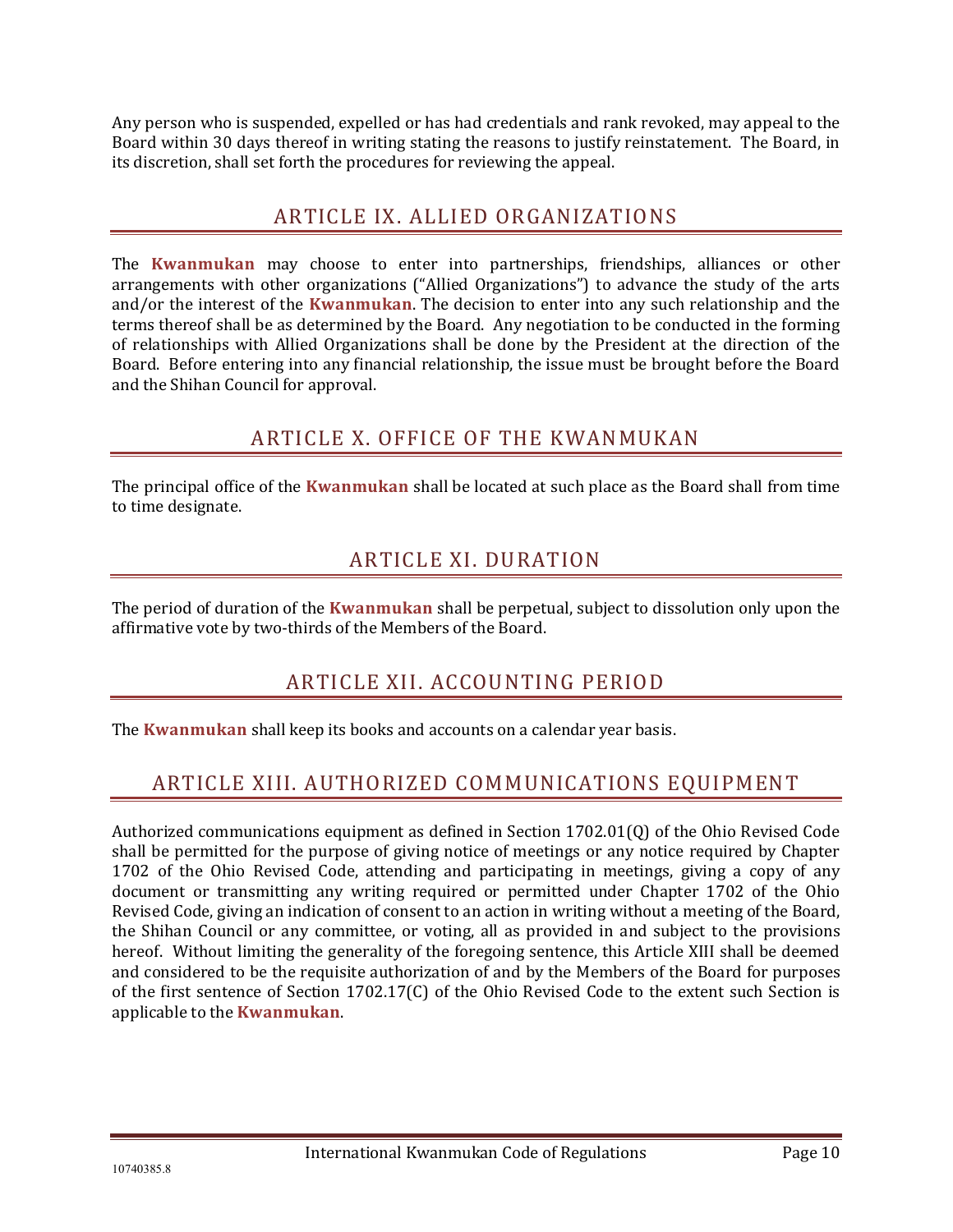#### ARTICLE XIV. PARLIAMENTARY AUTHORITY

<span id="page-10-0"></span>Meetings of the Board, the Shihan Council and any committee shall apply Roberts Rules of Order, but only as a guide for conduct of proceedings, except when such rules are inconsistent with law, this Code, or the principal objective of the meeting. Parliamentary procedures shall not be permitted to interfere with achievement of consensus at any meeting.

#### ARTICLE XV. INDEMNIFICATION

<span id="page-10-1"></span>The **Kwanmukan** shall indemnify, defend and hold harmless each current and former Member of the Board, trustee, director, the President, or officer, and by determination of the Board may elect to indemnify a volunteer, or employee of the **Kwanmukan**, against any and all expenses and liabilities, including reasonable attorney fees, judgments, fines, penalties, amounts paid in settlement, and other disbursements, actually and necessarily incurred by him/her or imposed on him/her in connection with any claim, action, suit, or proceeding (whether actual or threatened, civil, criminal, administrative, or investigative, including appeals), to which he/she may be or is made a party by reason of being or having been such Member of the Board, trustee, director, President, officer, volunteer or employee of the **Kwanmukan** to the fullest extent provided by, or permissible under, Section 1702.12(E) of the Ohio Revised Code; subject to the limitation, however, that such person shall be entitled to indemnification under this section only if he/she is not adjudged in such claim, action, suit, or proceeding to be guilty of a criminal offense or liable to the **Kwanmukan** for damages arising out of his/her own negligence or misconduct in the performance of a duty to the **Kwanmukan**.

- 1. Amounts paid in indemnification of expenses and liabilities may include, but shall not be limited to, counsel fees and other fees; costs and disbursements; and judgments, fines and penalties against, and amounts paid in settlement by, such Member of the Board, officer, or volunteer, or employee; provided, however, that such Member of the Board, officer, volunteer, or employee shall undertake to repay or to reimburse such expense if it should ultimately be determined that he/she is not entitled to indemnification under this Article.
- 2. The provisions of this Article XV shall be applicable to claims, actions, suits, or proceedings made or commenced after the adoption hereof, whether arising from acts or omissions occurring before or after adoption hereof.
- 3. The indemnification provided by this Article shall not be deemed exclusive to any other rights to which such Member of the Board, officer, volunteer, or employee may be entitled under any statute, regulation, agreement, vote of the Board, or otherwise and shall not restrict the power of the **Kwanmukan** to make any indemnification permitted by law.
- 4. The **Kwanmukan** may purchase and maintain such insurance on behalf of any Member of the Board, trustee, director, President, officer, volunteer, employee or other agent of the **Kwanmukan**, or any person or entity serving in a similar capacity with the **Kwanmukan**, or who is or at any time has been, at the direction or request of the **Kwanmukan**, Member of the Board, officer, volunteer, administrator, manager, employee, member, advisor, or other agent of or fiduciary for the **Kwanmukan**, or any other corporation, partnership, trust, venture, or other entity or enterprise including any employee benefit plan acting upon the direction of the **Kwanmukan**, against any liability asserted against or incurred by such